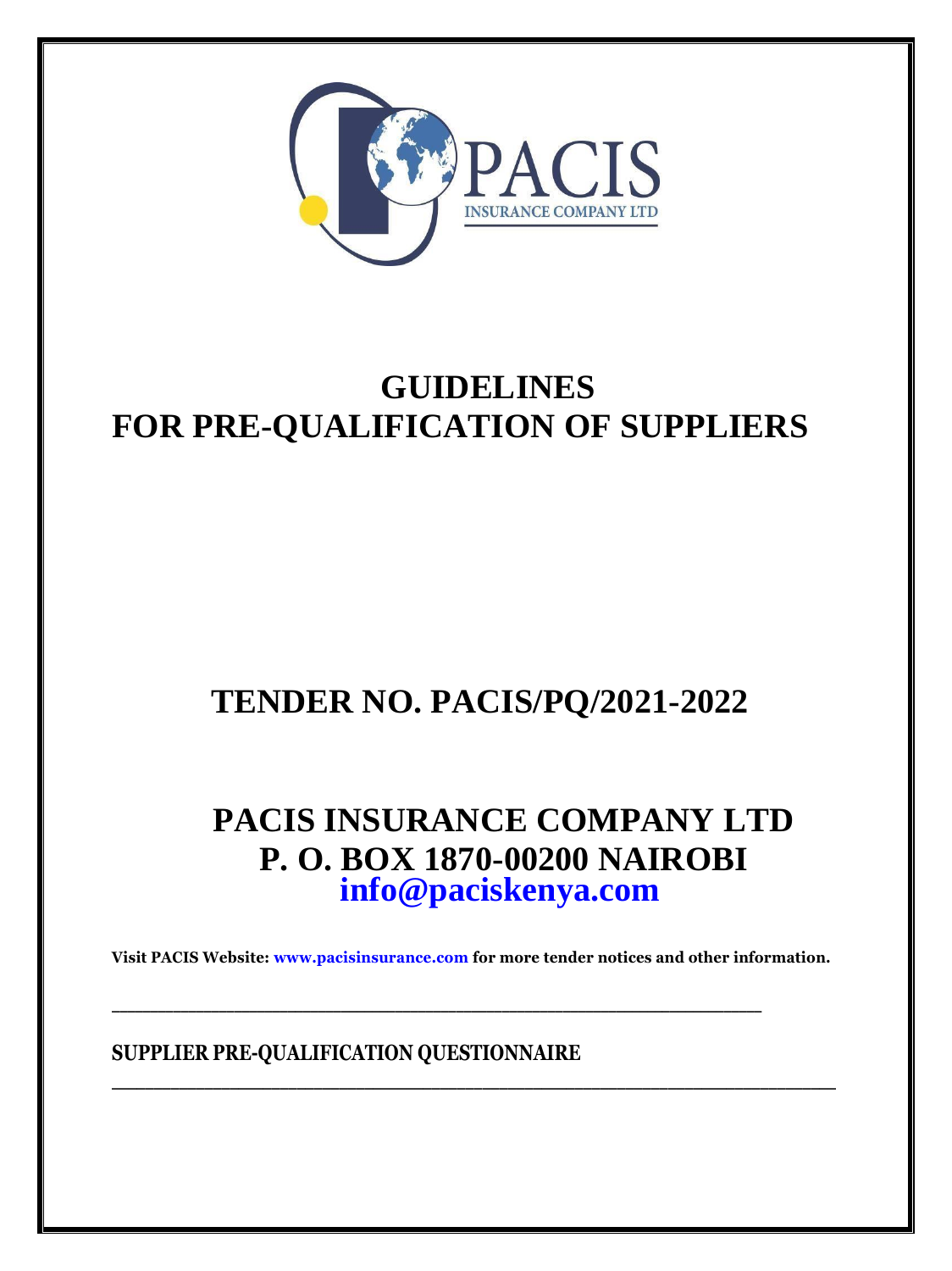# **THIS PREQUALIFICATION QUESTIONNAIRE IS TO BE COMPLETED BY PROSPECTIVE SUPPLIERSWHOWISHTOPROVIDEGOODS OR SERVICES TO PACIS INSURANCE COMPANY. THE INFORMATION IS STRICTLY CONFIDENTIALAND SOLELY FORTHE USE OF PACIS**

| Company Name                                                          |  |
|-----------------------------------------------------------------------|--|
|                                                                       |  |
| Postal Address<br><u> 1980 - Jan James James Barbara, president e</u> |  |
|                                                                       |  |
| Tel/Fax                                                               |  |
|                                                                       |  |
| E-mail                                                                |  |

# **All applicants must indicate the details below:**

**Category appliedfor**

**Item code**

**ItemDescription**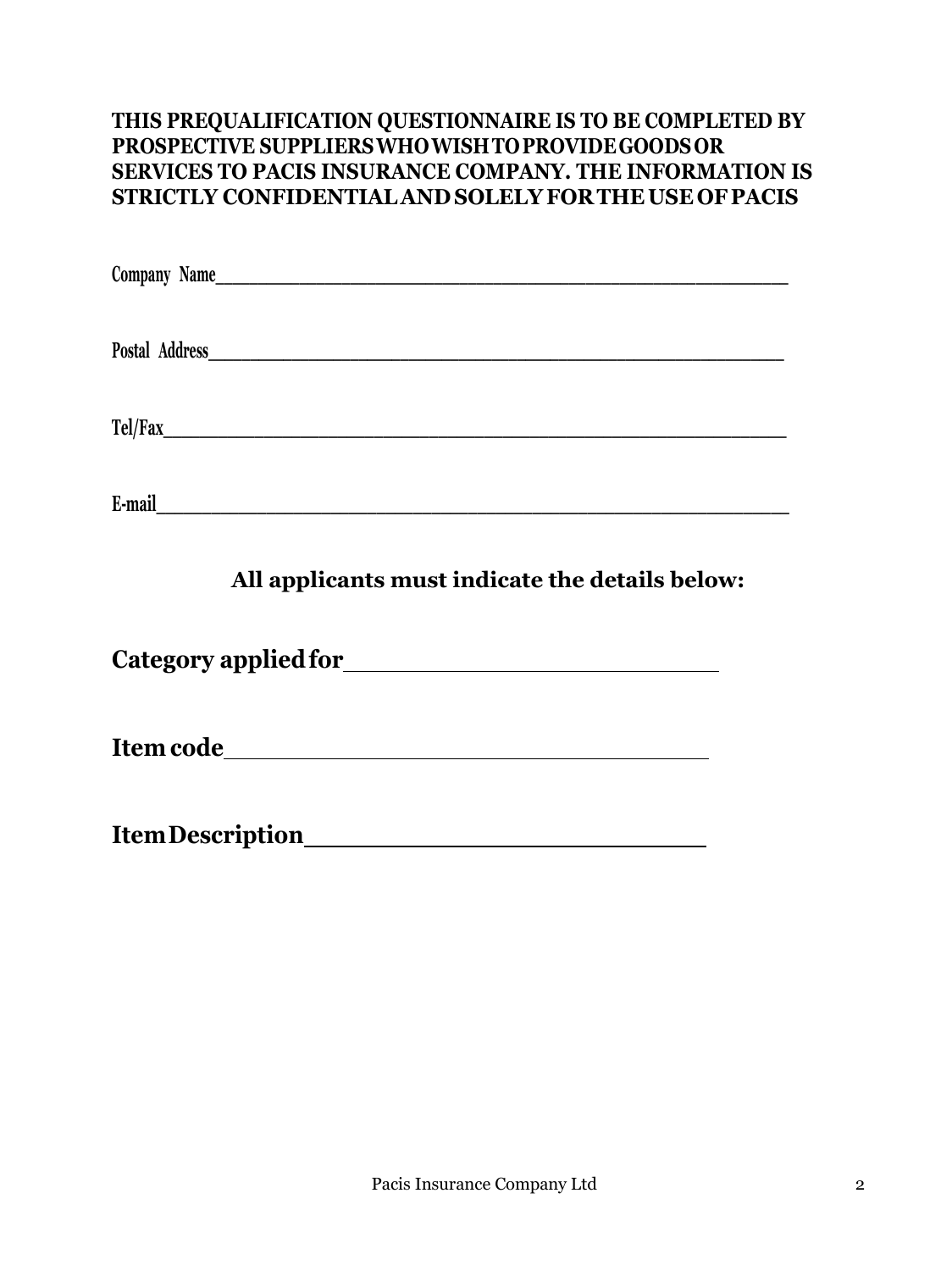### Ref: PACIS**/HQS/PQ/2021-2022**

#### **SUBJECT: PRE-QUALIFICATION OF SUPPLIERS**

**1.** Pacis insurance Company invites you to submit sealed applications for **Prequalification of suppliers for the financial year 2021-2022**

2. Interested eligible candidates may obtain further information from the Head Office premises and inspect the tender documents at:

> **Pacis insurance Company Head office Pacis Centre, 4th Floor. Waiyaki Way, Westlands, Nairobi. Tel. +254 730677000 / +254 204247000 E-mail[:info@paciskenya.com](mailto:info@paciskenya.com)**

**3.** To be eligible, the candidate must prove that they qualify to participate in public procurement by providing the following documents: -

a. License of trade and certificate of business registration

b. A declaration or certificate that the candidates have fulfilled the obligation to pay taxes- Tax Compliance certificate

c. An abstract ofthe candidate's accounts accompaniedby a certificate by a certified Auditor for the years 2018 and 2019.

**4.**The bidders **MUST** comply with all the instructions, terms and conditions and particularly ensure that all the forms required are properly completed and submitted to the

#### **HR & Administration Office Pacis insurance Company P. O. BOX1870-00200Nairobi.**

#### **andshouldbe sent to procurement@paciskenya.com not later than 12.00 noon on Monday, 21 st December 2020.**

- **5.**The Tender closes on **21st December 2020** and will be opened immediately thereafter in thepresence of candidates' representatives who choose to attend at the offices of Pacis insurance Company Boardroom.
- **6.** This set of guidelines for pre-qualification is obtainable upon payment of a nonrefundable fee of Ksh.2,000 (Two thousand shillings only) for each category to our cash office between 9.00 A.M and 4.P.M during working days. Bidders can remit the non-refundable fee of Kshs. 2000 per category through our Safaricom PayBill No: 504700 and use the category REFERENCE NO: e.g., PACIS/PQ/31/2021-2022 as the Account Number.
- **7.** Thispre-qualificationdoesnot amountto any contractual obligationonthepartof PACIS, and PACIS is not obliged to invite any tenders or quotations from any or all candidates that have expressed their interest by responding to this invitation.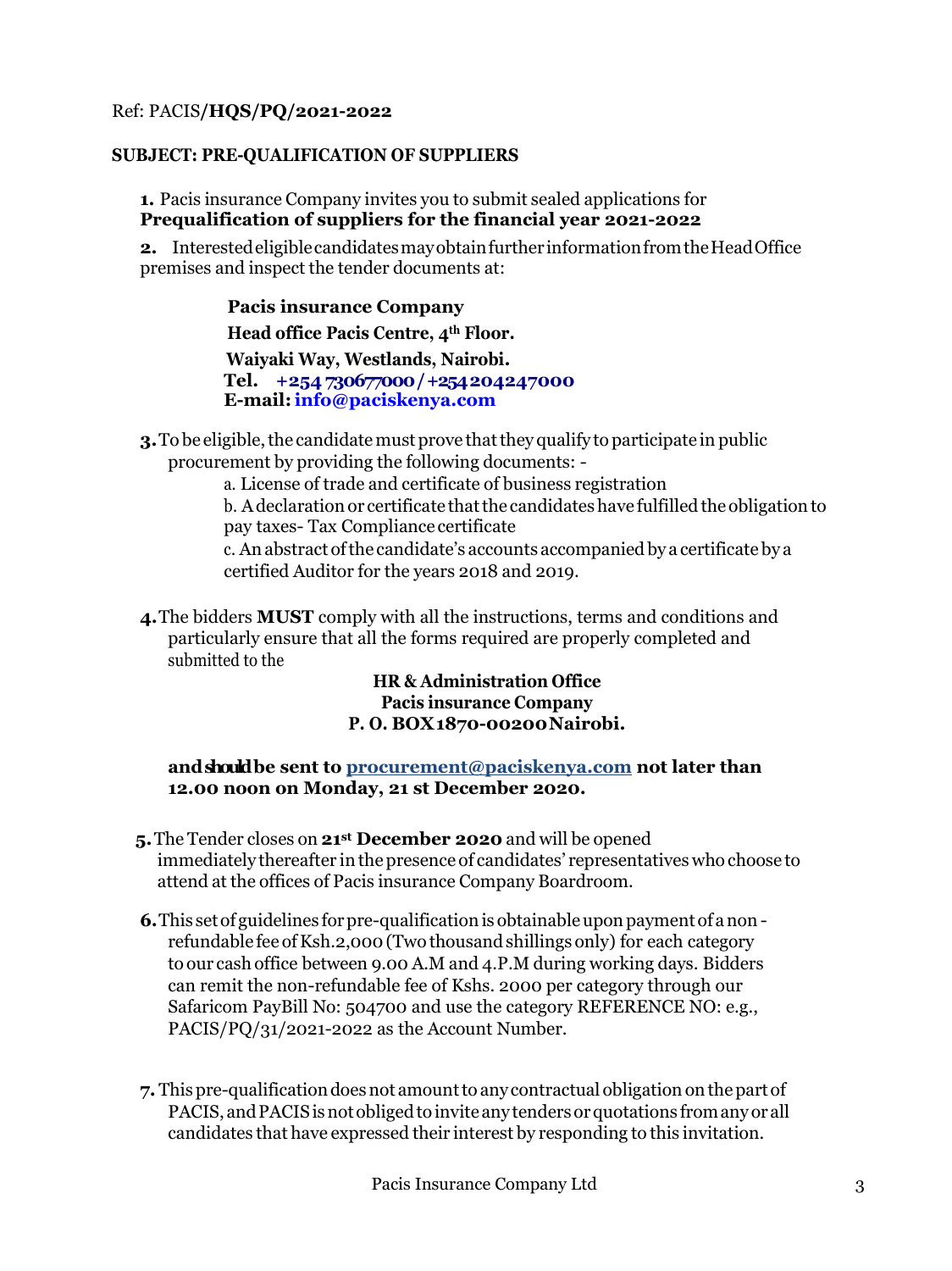**8.** Pacis insurance Company has the right to invite Open Tenders for goods, works or services in any of the categories as and when required in line with the company's own guidelines.

**9.** PACIS reserves the right to authenticate information provided herein without reverting to the participant.

10. Pacis insurance Company reserves the right to accept or reject any tender without assigning any reasons for thedecision.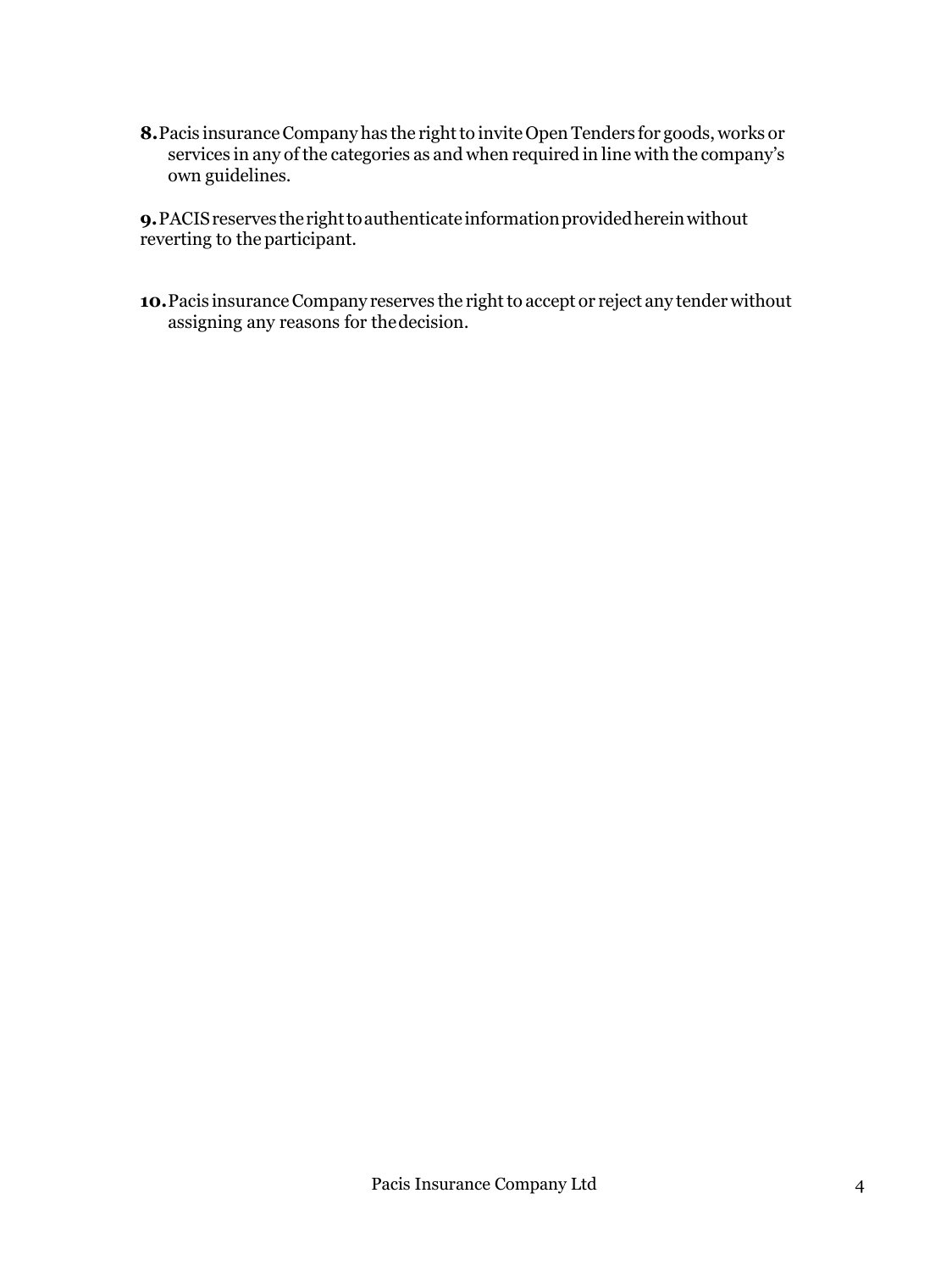# **GENERAL INSTRUCTIONS**

Carefullyreadtheinstructionsbeforecompletingthequestionnaire.Notethat submissionof false information will lead to automatic disqualification.

- 1. Responses to the pre-qualification questionnaire must be in accordance with the requirements for information in thedocument.
- 2.Participants should indicate clearly the goods, services or works they would want to be considered for short-listing, drawing reference from the schedule provided.
- 3. Answers to the questionnaire should be relevant to the goods; service or works applied for and should be as clear and concise as possible.
- 4.**Submission oftenders:** The application for prequalification should be submitted in sealedenvelopesproperlylabeledwiththe**Itemcategory**,**the itemcode**andthe **item description** as appliedfor.
- 5.In selection of suppliers, PACIS will short-list only those firms that are able to demonstrate their competence to supply the listed products or undertake listed works.

Registeredserviceproviders, contractors,manufactures, aswell as retailers and dealers are encouraged to apply within the lines of their registered business.

6. The document should be signed by the authorized representative of the organization, stamped and submitted with relevant supporting documents such as relevantlicenses, references, certificates, and any other information that the applicant may wish to be considered.

7. Itisaconditionthatparticipants**must**have compliedwithall statutory requirements regarding registration for VAT and remission of the required Taxes.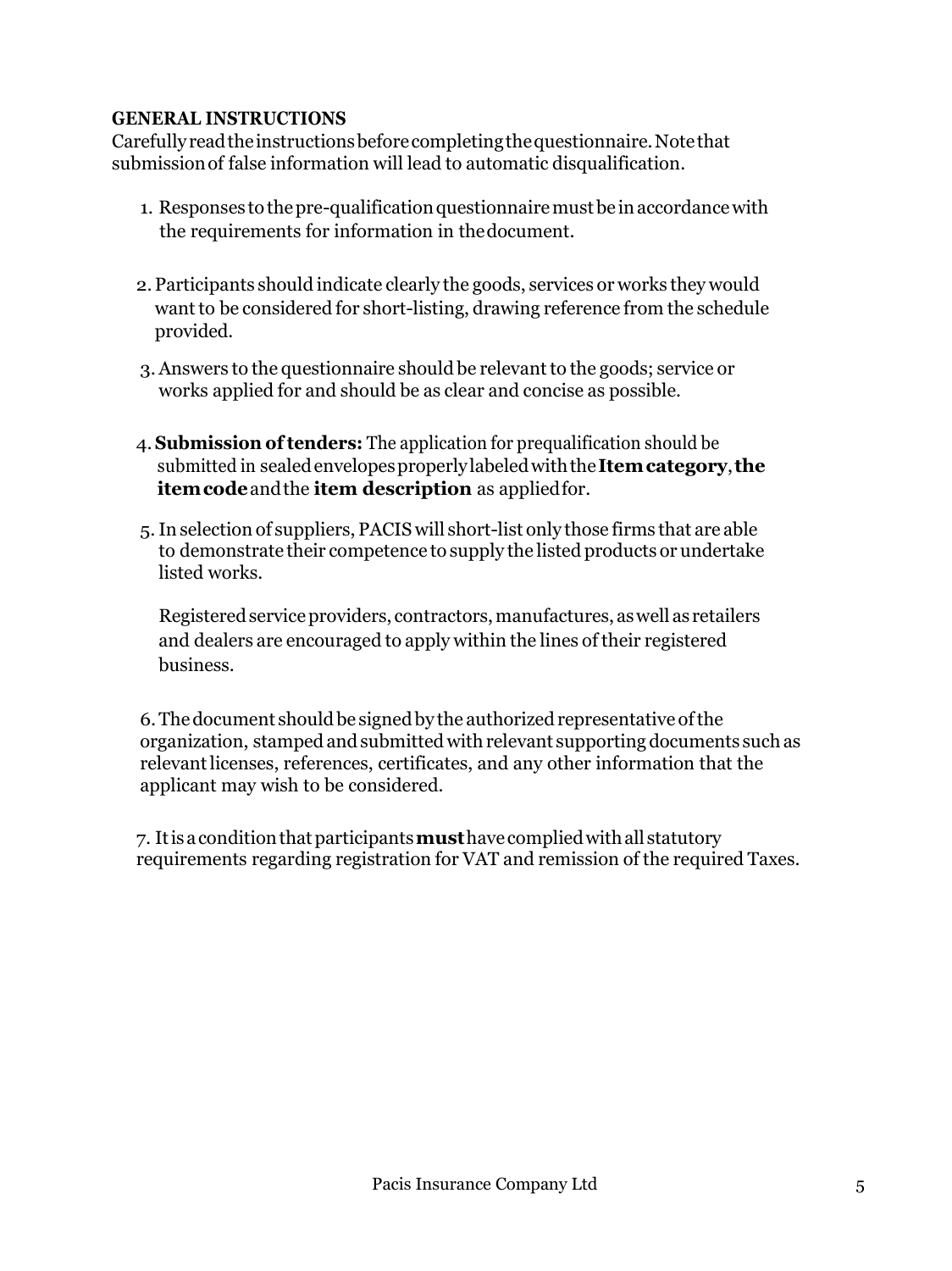# **PART 1**

| OFFICIAL RECEIPT NO. (MANDATORY PER CATEGORY)___________________________________                 |                               |
|--------------------------------------------------------------------------------------------------|-------------------------------|
| <b>GENERAL AND COMPANY INFORMATION</b>                                                           |                               |
| (A) COMPANY PROFILE                                                                              |                               |
|                                                                                                  |                               |
|                                                                                                  |                               |
| 3. Legal status (partnership/sole proprietor/Ltd. Company)                                       |                               |
| 4.a) Company registration certificate No. ______________________________(attach copy)            |                               |
| b) Certification by regulatory bodies (eg KPLC, Ministry of public works<br>etc) (Attach copies) |                               |
|                                                                                                  |                               |
| 6. Current trade-license No. __________Expiring Date________________(attachcopy)                 |                               |
|                                                                                                  |                               |
| (b) Tax compliance certificate (attach copy)                                                     |                               |
| 9. Contact Person: Name                                                                          |                               |
|                                                                                                  | <b>Contact Email Address:</b> |
| Tel.No.                                                                                          |                               |
| 10. Postal Address: 10. 10. Postal Address:                                                      |                               |
| Tel No:                                                                                          |                               |
|                                                                                                  |                               |
|                                                                                                  |                               |
| E-mail address                                                                                   |                               |
|                                                                                                  |                               |
|                                                                                                  |                               |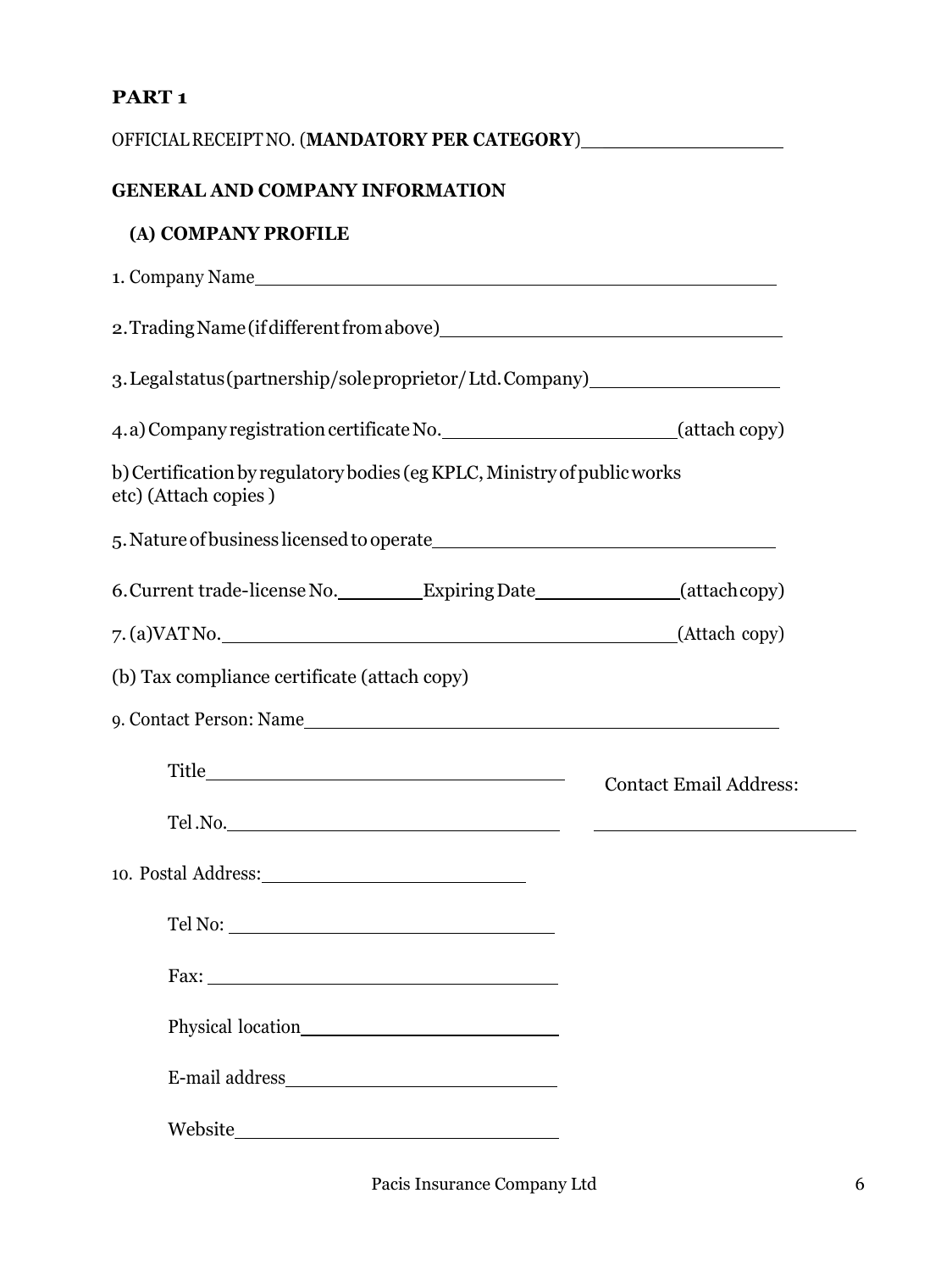# 11. Names of Directors and their nationality:

| Names of<br>partners/shareholders | Nationality/Citizenship | Percentage of<br>shares |
|-----------------------------------|-------------------------|-------------------------|
|                                   |                         |                         |
| $\overline{2}$                    |                         |                         |
| $3\cdot$                          |                         |                         |
|                                   |                         |                         |
| 5.                                |                         |                         |

12. Name of Bank:

Branch: (Attach reference frombank)

Account No.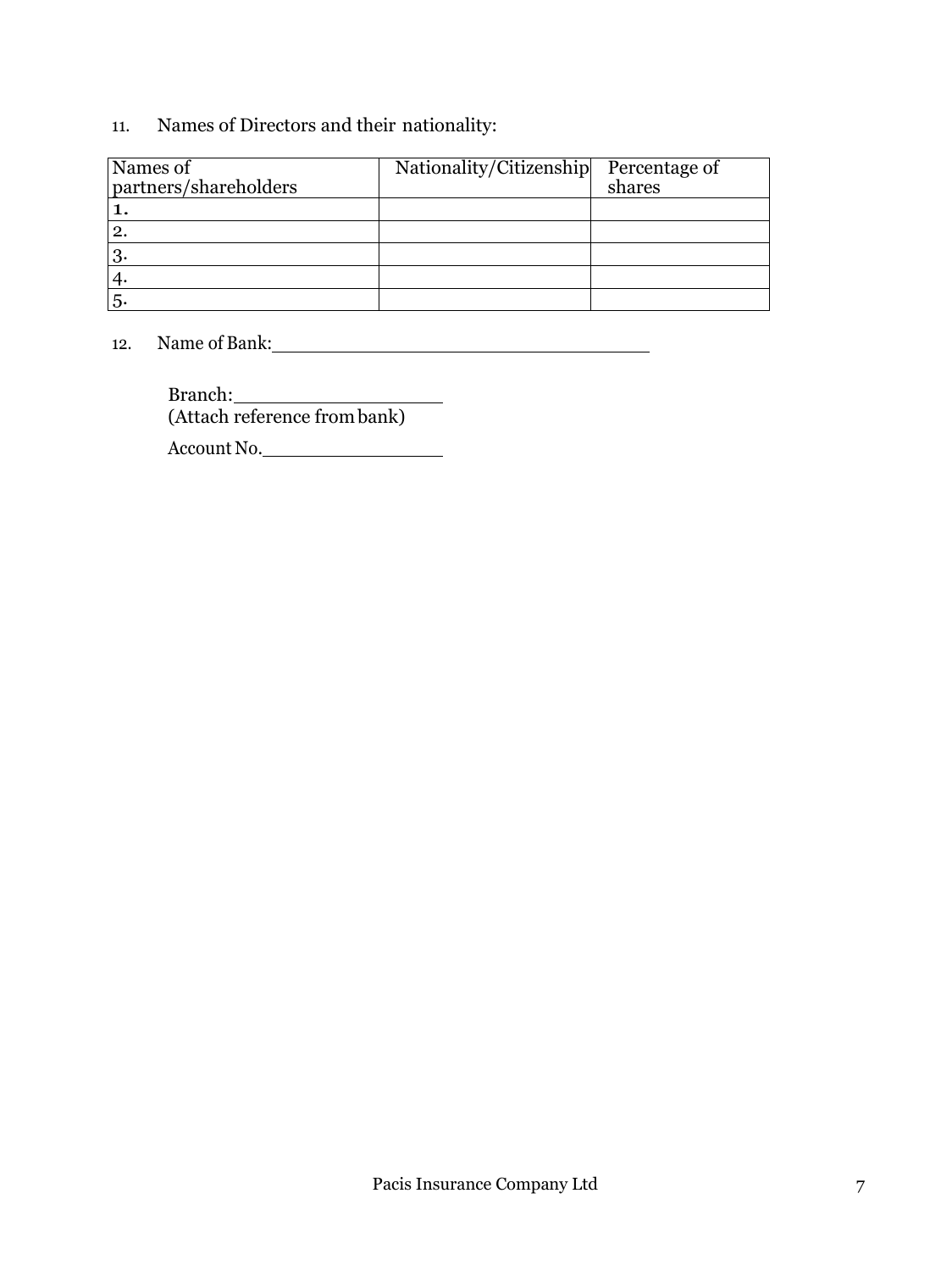#### 13. Insurers

(Attach reference from insurance company)

# **(B) ELIGIBILITY**

14. Have you or your principals been subject of legal proceedings for insolvency, bankruptcy, receivership or your business activities suspended for related reasons?

If yes, when (if yes, you must present legal documentary evidence that you are cleared and your business is now solvent)

- 15. Have you fulfilled your obligations topay taxes andsocial security contributions for the last three years?
- 16. Are you or your servants or agents subject of legal proceedings for corrupt or unethical business practice or offered any inducement to any procurement entity so that you can be considered for award of a tender? Yes No.
- 17. Is the firm making this application or any of its directors been debarred or suspended from participating in public procurement or have any procurement entity initiated proceedings of that nature against the firm or one ofits directors,for any reasonwhatsoever?

# **(C) CAPABILITY AND COMPETENCE TO DELIVER GOODS OR SERVICES**

18. What products/services to do you want to be considered to supply?

(Indicate relevant category and product code)

19. Howmany employees do youhave? How manyare permanent? How many are temporary?

20. Which quality standards certification have you attained in the last two years? (Attach copies and give details on a separate sheet of paper)

21. Providedetails of your keypersonnel and attachtheir CV'S (Use a separate sheet ofpaper)

22. What is the country of origin for goods or services?

23. Are you a manufacturer/wholesaler/retailer/other (pleasespecify)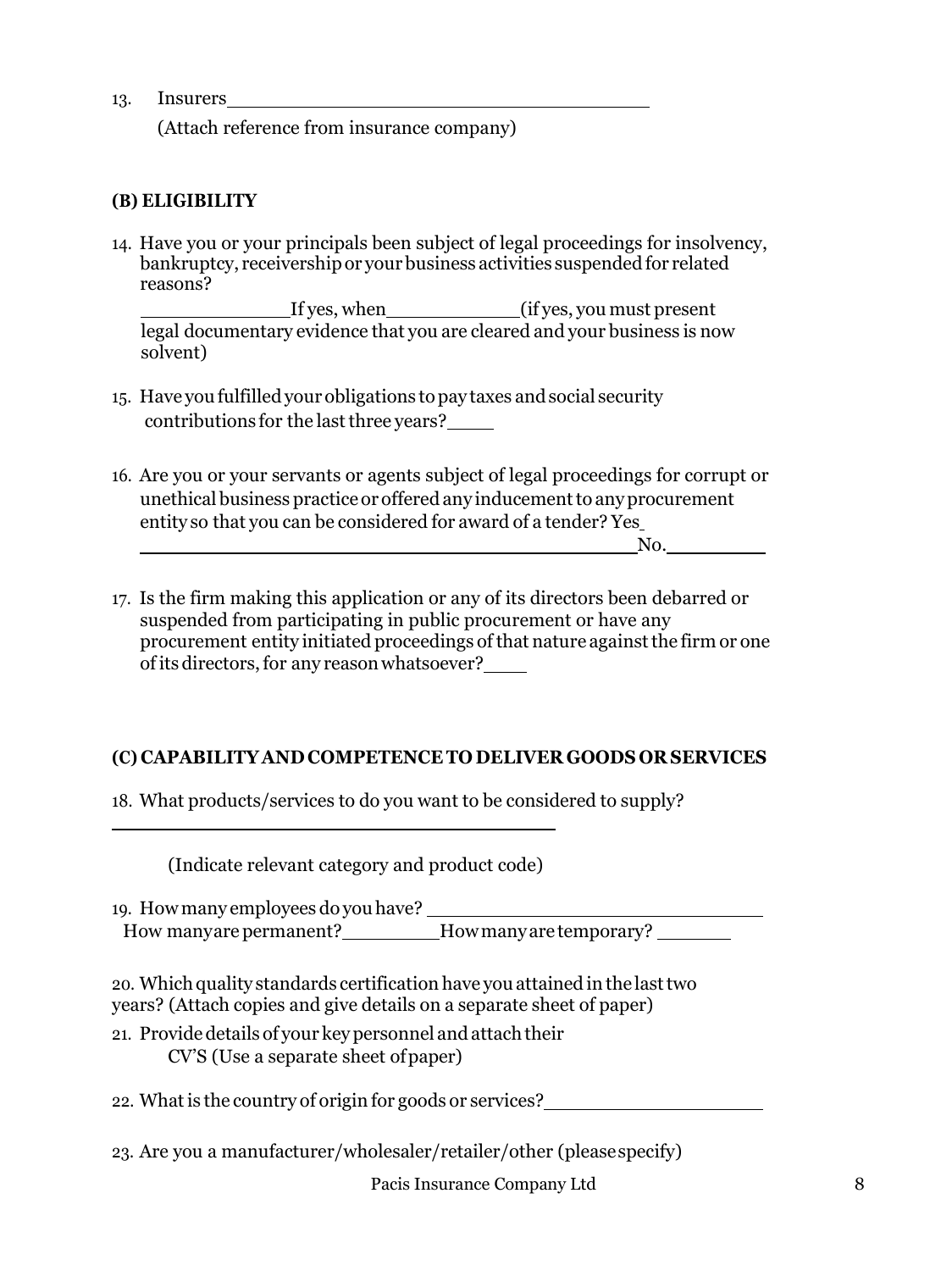- 24. If a manufacturer or service organization, are your products certified by Kenya Bureau of standards or are you affiliated to a recognized accrediting body? Yes/No? (Attach documentary evidence of certification)
- 25. If you are not a manufacturer, are you an authorized dealer? Yes No (attach manufacturers authorization)
- 26. Who are your 5 major corporate clients for the past 2yrs. State:
	- a) Clients name
	- b) Product service provided
	- c) Value of goods, works or service
	- d) Value of business per
	- e) Month
	- f) Contact person and Contact person TEL.

Note. (Attach on a separate sheet)

27. Towhat extentis your firm **e-enabled**withyour suppliers andclients and howdo you intend to carry out business with PACIS?

28. What is your average response time to a request for quotation/RFP

- 29. What is your average response time to delivery of goods /services after issuance of LPO?
- 30. Whatis themaximumvalue of business, which you can handle at any one time? Ksh.
- 31. If your firm is pre-qualified and awarded the tender to supply goods or services, will you abide by the agreed delivery period, quality and price as per specifications by Pacis Insurance Company? Yes No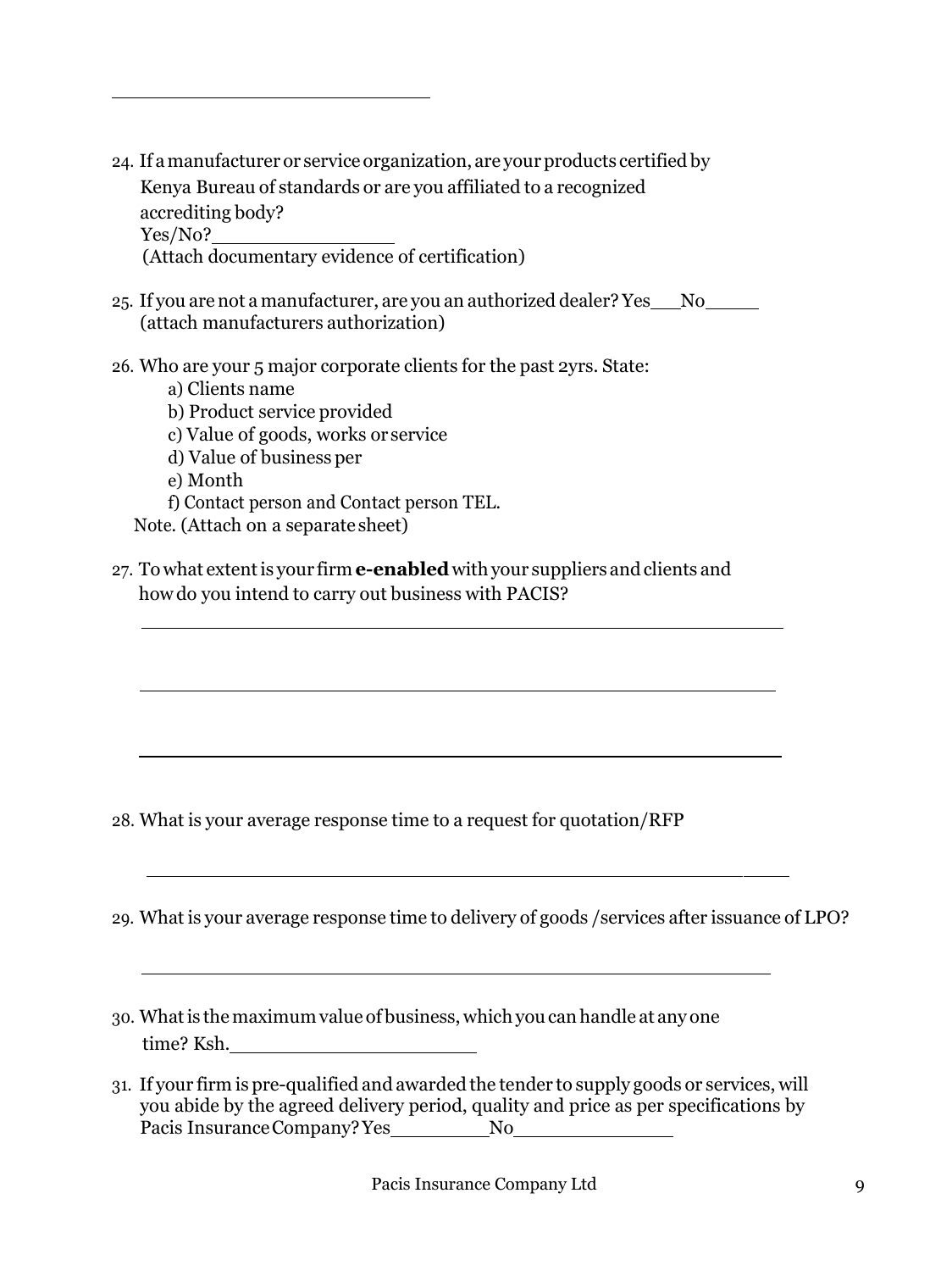## **(D) PAST AND CURRENT PERFORMANCE AND EXPERIENCE**

a. Is this firm or its directors in any way associated with any other firm that is currently conducting business with or have applied to be considered for prequalification or any other tender in Pacis Insurance Company?

If yes, please provide the name(s) of those firm(s), their address, their nature of business and indicate the relationship with the company making this application. (Attach details)

b. Is the firm making this application currently or in previous periods been contracted to supply goods or services to Pacis Insurance Company?

Yes No

If yes indicate hereunder the financial year, the goods or services that you supplied and their value; Financial year Goods or service supplied Total Value

(Attach details)

- c. Have you at any one time been requested to quote for supply of goods and services and failed to return the quotation without assigning reason for your action? (if yes attach details)
- d. Have you at any one time been issued with a purchase order by PACIS and failed to deliver the goods or services without assigning any reason for your action? (if yes attach details)
- e. If you are a current or previous period supplier of goods and services to PACIS, have you at any one time been issued with a letter of cancellation of LPO for failure to supply goods within the agreed time or supplying inferior goods not within specifications? (if yes attach details)